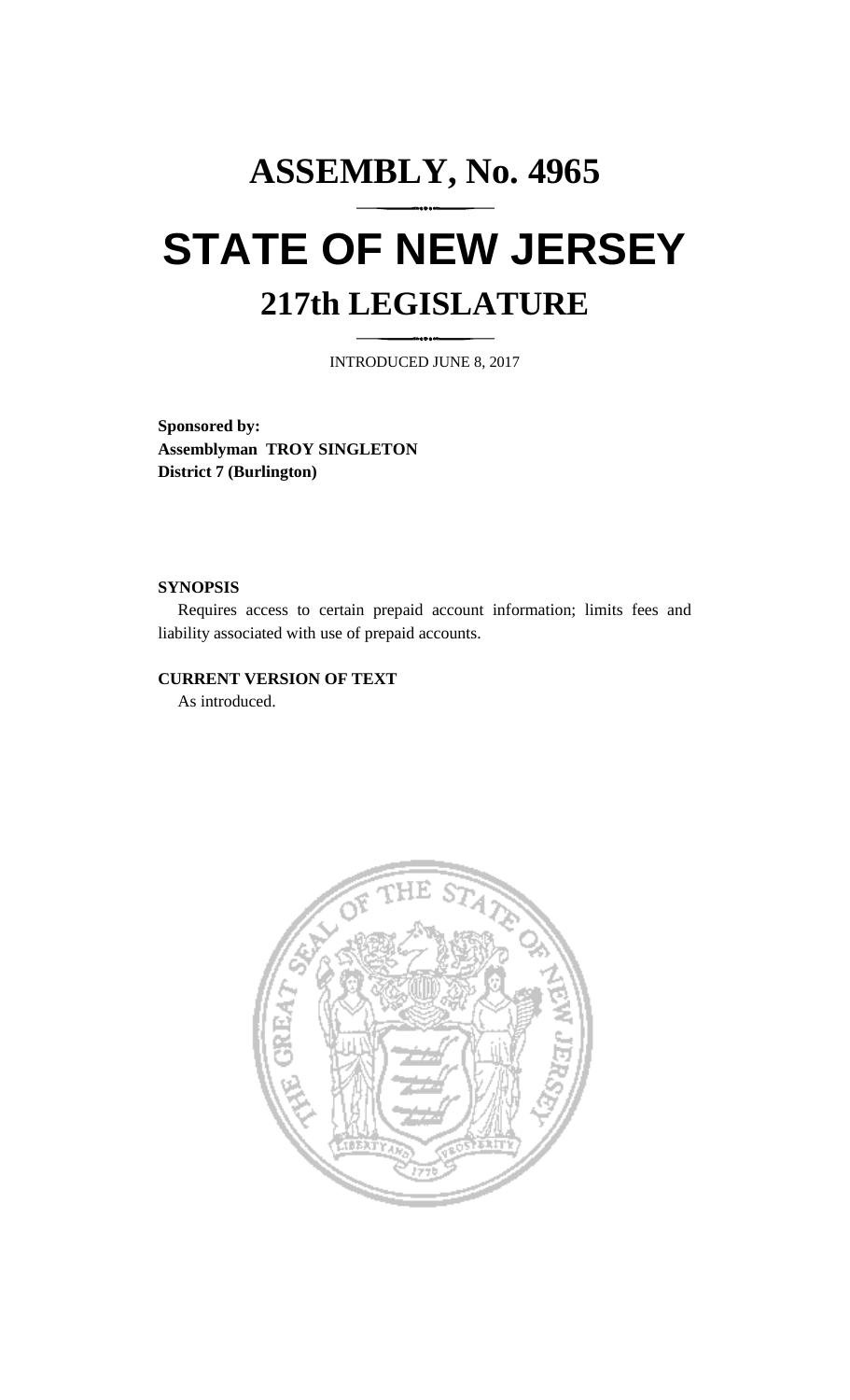**AN ACT** concerning prepaid accounts and supplementing Title 17 of the Revised Statutes. **BE IT ENACTED** *by the Senate and General Assembly of the State of New Jersey:* 1. As used in this act: "Access device" means a card, code, or other means to access a prepaid account. "Consumer" means a natural person. "Electronic fund transfer" means any transfer of funds that is initiated through an electronic terminal, telephone, computer, or magnetic tape for the purpose of ordering, instructing, or authorizing a financial institution to debit or credit a consumer's account; the term includes, but is not limited to: (1) point-of-sale transfers; (2) automated teller machine transfers; 18 (3) direct deposits or withdrawals of funds; (4) transfers initiated by telephone; and (5) transfers resulting from debit card transactions, whether or not initiated through an electronic terminal. "Financial institution" means a bank, a savings and loan association, a mutual savings bank, a credit union, or any other person who, directly or indirectly, holds a prepaid account belonging to a consumer. "Government benefit account" means an account established by a State agency for distributing government benefits to a consumer electronically, such as through automated teller machines or point- of-sale terminals "Payroll card account" means an account that is directly or indirectly established through an employer and to which electronic fund transfers of the consumer's wages, salary, or other employee compensation, such as commissions, are made on a recurring basis, whether the account is operated or managed by the employer, a third-party payroll processor, a depository institution, or any other person. "Prepaid account" means: (1) a payroll card account; (2) a government benefit account, other than a government benefit account established for distributing needs-tested benefits in a program established under State or local law or administered by a State or local agency; (3) an account that is marketed or labeled as "prepaid" and that is redeemable upon presentation at multiple, unaffiliated merchants for goods or services or usable at automated teller machines; opened by or for the benefit of a consumer and owned by a consumer that contains account owner funds, to which the account owner or any other person may add funds and from which funds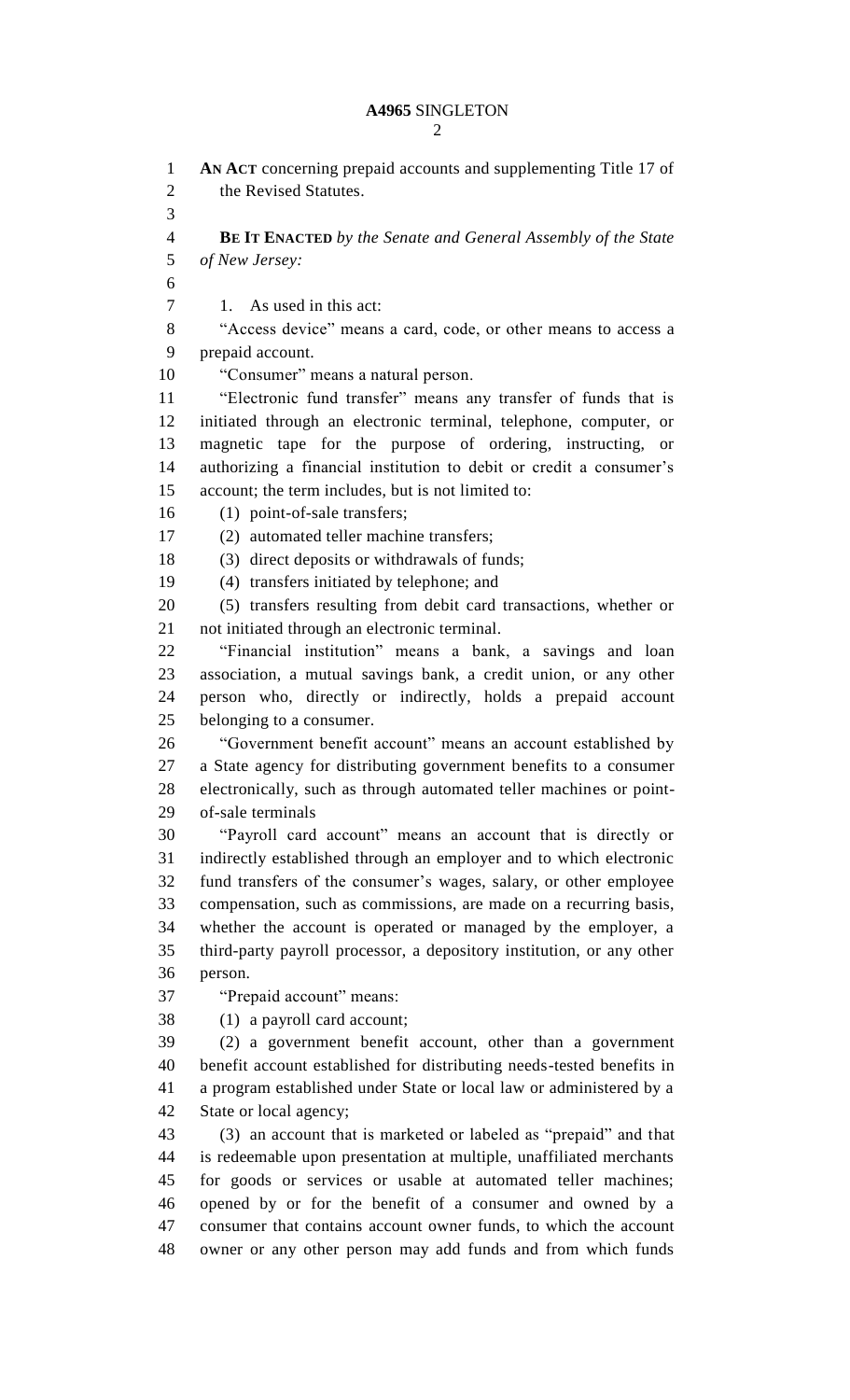may be withdrawn by the account owner, and from which payments may be made by the account owner through use of an access device sold to a consumer in New Jersey; or (4) an account: (a) that is issued on a prepaid basis in a specified amount or is not issued on a prepaid basis but is capable of being loaded with funds thereafter; (b) whose primary function is to conduct transactions with multiple, unaffiliated merchants for goods or services, or at automated teller machines, or to conduct person-to-person transfers; and (c) that is not a checking account, share draft account, or negotiable order of withdrawal account. (5) A prepaid account shall not include: (a) a demand deposit, savings deposit, or other asset account other than as described above; (b) an account that is loaded only with funds from a health savings account, medical savings account, health reimbursement arrangement, dependent care assistance program, or transit or parking reimbursement arrangement; (c) an account held pursuant to a bona fide trust agreement; 22 (d) an account that is directly or indirectly established through a third party and loaded only with qualified disaster relief payments; (e) the person-to-person function of an account established by or through the United States government whose primary function is to conduct closed-loop transactions on United States military installations or vessels, or similar government facilities; (f) a prepaid telecommunications or technology card, rewards card, gift card, or gift certificate, as those terms are defined in section 1 of P.L.2002, c.14 (C.56:8-110); or (g) an account established for distributing needs-tested benefits in a program established under State or local law or administered by a State or local agency. 2. a. A financial institution shall provide a consumer who owns a prepaid account with access to a monthly account statement that clearly sets forth for each electronic fund transfer during the month: (1) the amount involved and the date of the transfer; (2) the type of the transfer; (3) the identity of the owner's account with the financial institution from which or to which funds are transferred; and (4) the identity of any third party to whom or from whom funds were transferred. b. A financial institution shall not be subject to the requirements of subsection a. of this section if the financial institution makes available to the consumer:

(1) the account balance through a readily available phone line;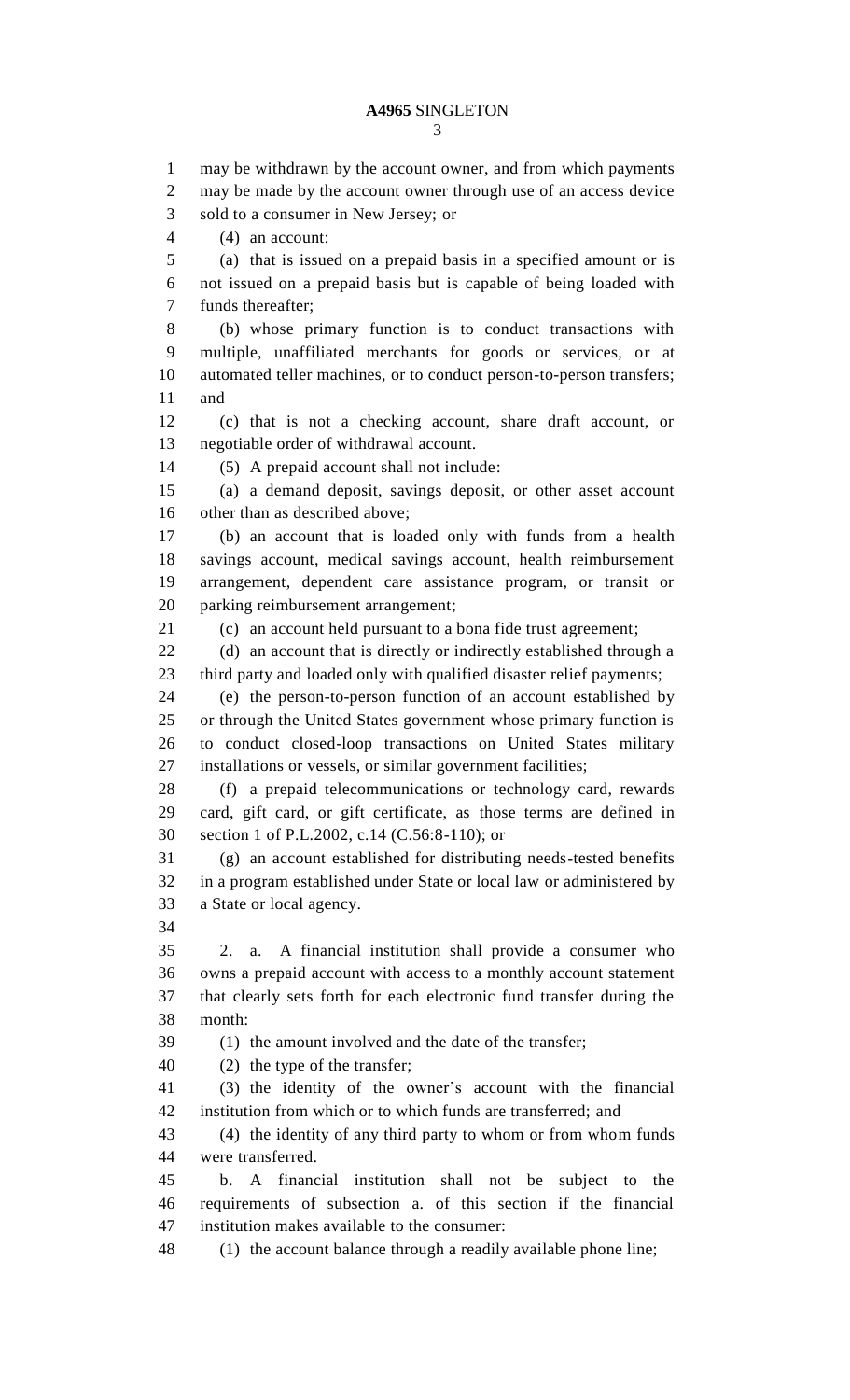(2) 90 days worth of electronic history that covers the past 90 days worth of account transactions; and (3) if the account owner requests orally or in writing, the financial institution provides 90 days worth of account transactions. c. A financial institution may not charge a fee for any service provided under subsection b. of this section, except that a financial institution may charge a fee of not more than \$1 for each monthly written statement provided pursuant to paragraphs (2) or (3) of subsection b. of this section. 3. a. In connection with a prepaid account, a financial institution shall not charge: (1) an annual fee; (2) an overdraft fee, including a fee for shortage or nonsufficient funds, or any other fee for a transaction processed for amounts exceeding the account balance; (3) a usage fee for use at point of sale; (4) a fee for a declined transaction; (5) a fee for the use of an automated teller machine owned or operated by the issuer of the access device; (6) a fee for a balance inquiry or access to transaction information through an automated teller machine owned or operated by the issuer of the access device; (7) a fee for an inquiry to customer service, provided a fee may be charged after two inquiries during a monthly statement cycle; (8) an account closing fee or a fee to obtain the remaining balance in the prepaid account, provided a fee may be charged for issuing a check for the account's remaining balance; (9) an activation, initiation, or enrollment fee; or (10) a fee for any activity not described in subsection b. of this 31 section or subsection c. of section 2 of P.L., c. (C. ) (pending before the Legislature as this bill). b. A financial institution may charge: (1) a fee for a replacement access device, not to exceed \$5 for each replacement access device; (2) a fee for expedited delivery of a replacement access device; (3) a periodic fee, not more frequently than monthly; (4) a reload fee, or any other similar fee for depositing funds to the prepaid account, if the financial institution provides an alternate method for depositing funds to the prepaid account without a fee; (5) a fee for a transfer from the prepaid account to another account; (6) a fee for bill payment by check; (7) a fee for a withdrawal by the account owner from an automated teller machine that is: (a) located outside the United States; and (b) not owned or operated by the issuer of the access device, including a fee to cover the costs of any charge to the financial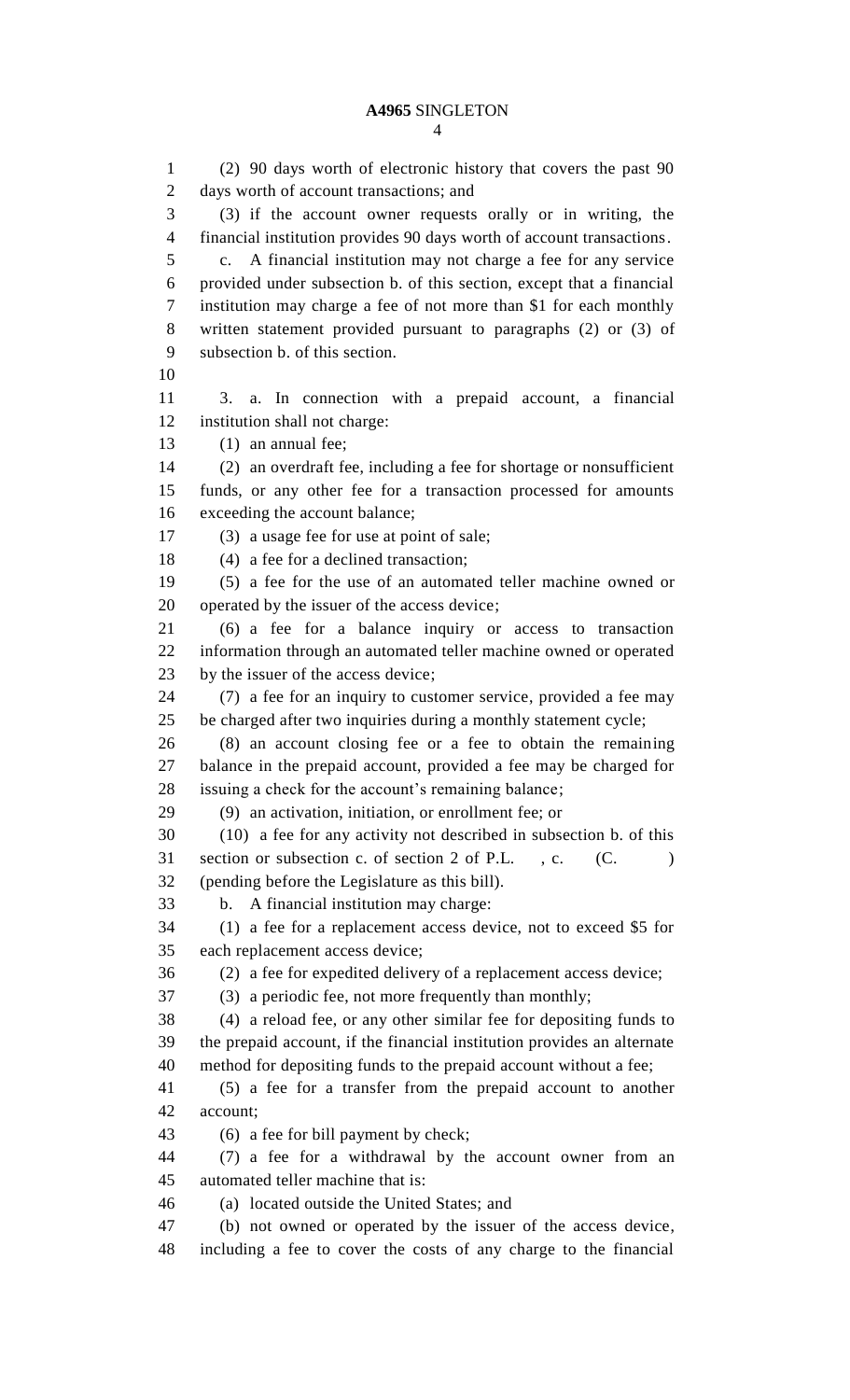#### 

 institution by the owner or operator of the automated teller machine relating to the use of the automated teller machine by the account owner; (8) a fee for a purchase or a withdrawal of funds in a foreign currency; (9) an inactivity or dormancy fee, provided that the fee is imposed only after one year of inactivity; (10) a fee to obtain the remaining balance in the prepaid account by check; (11) a fee for a returned deposit item or other similar fee in connection with depositing funds to a prepaid account; (12) a fee for adding an additional access device to a prepaid account; or (13) a fee for a withdrawal of funds from a prepaid account at a financial institution in a face-to-face transaction. 4. a. A financial institution shall provide to a consumer the following initial disclosures, at the time the consumer contracts for a prepaid account or before the first electronic fund transfer is made involving the consumer's prepaid account: (1) together with any application, offer, or solicitation for a prepaid account, a table of any fees, in writing, that may be imposed by the financial institution associated with using the prepaid account, for electronic fund transfers, or for the right to make transfers, which shall: (a) be conspicuously displayed to the consumer before purchase; (b) be easily understood by the consumer; and (c) include the amount and a description of each fee that may be charged by the financial institution; (2) the telephone number and address of the person or office to be notified when the consumer believes that an unauthorized electronic fund transfer has been or may be made; (3) on the access device, a toll-free telephone number and website at which the consumer may access a clear and easily understandable disclosure of the fees that may be charged in connection with the prepaid account; (4) a summary of the consumer's liability, under section 5 of this act or under any other State or federal law or agreement, for unauthorized electronic fund transactions; (5) the financial institution's business days; (6) the type of electronic fund transfers that the consumer may make and any limitations on the frequency and dollar amount of transfers, except that details of the limitations need not be disclosed if confidentiality is essential for security purposes; (7) a summary of the consumer's right to receipts and periodic statements, as provided in section 2 of this act;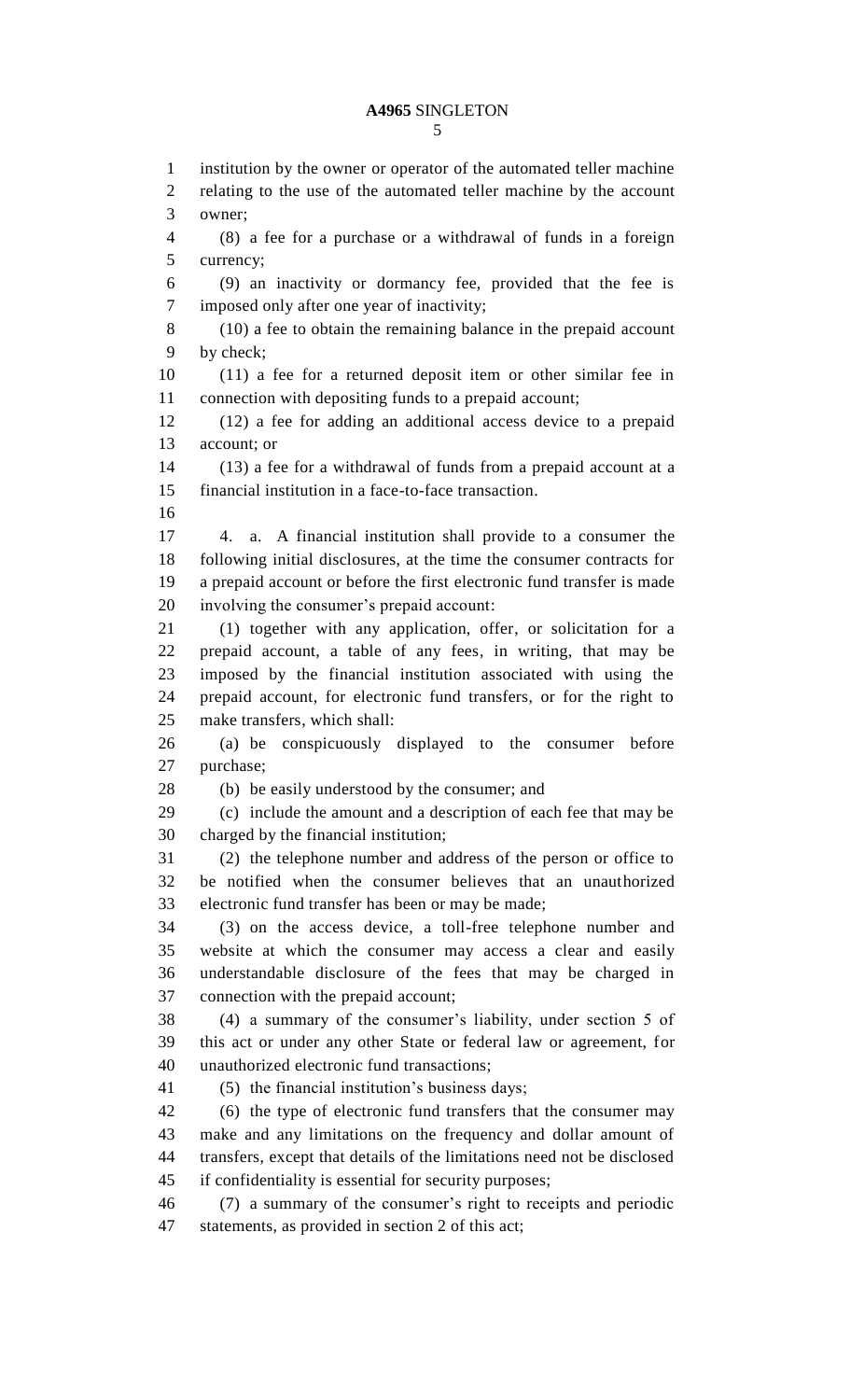(8) the circumstances under which, in the ordinary course of business, the financial institution may provide information concerning the consumer's account to third parties; and

 (9) a notice that a fee may be imposed by an automated teller machine operator, when the consumer initiates an electronic fund transfer or makes a balance inquiry, and by any network used to complete the transaction.

 b. If a consumer's prepaid account becomes subject to terms and conditions different from those described in the initial disclosures required pursuant to subsection a. of this section, disclosures for the new terms and conditions shall be provided to the consumer by the financial institution.

 5. a. A consumer may be held liable, within the limitations described in subsection b. of this section, for an unauthorized electronic fund transfer involving the consumer's prepaid account only if the financial institution has provided the disclosures required by subsection a. of section 4 of this act. If the unauthorized transfer involved an access device, it must be an accepted access device the financial institution provided as a means to identify the consumer to whom it was issued.

 b. A consumer's liability for an unauthorized electronic fund transfer or a series of related unauthorized transfers shall be determined as follows:

 (1) If the consumer notifies the financial institution within two business days after learning of the loss or theft of the access device, the consumer's liability shall not exceed the lesser of \$50 or the amount of unauthorized transfers that occur before notice to the financial institution.

 (2) If the consumer fails to notify the financial institution within two business days after learning of the loss or theft of the access device, the consumer's liability shall not exceed the lesser of \$500 or the sum of:

 (a) \$50 or the amount of unauthorized transfers that occur within the two business days, whichever is less; and

 (b) the amount of unauthorized transfers that occur after the close of two business days and before notice to the institution, provided the institution establishes that these transfers would not have occurred had the consumer notified the institution within that two-day period.

 (3) A consumer shall report an unauthorized electronic fund transfer that appears on a periodic statement within 60 days of the financial institution's transmittal of the statement to avoid liability for subsequent transfers. If the consumer fails to do so, the consumer's liability shall not exceed the amount of the unauthorized transfers that occur after the close of the 60 days and before notice to the institution, and that the institution establishes would not have occurred had the consumer notified the institution within the 60-day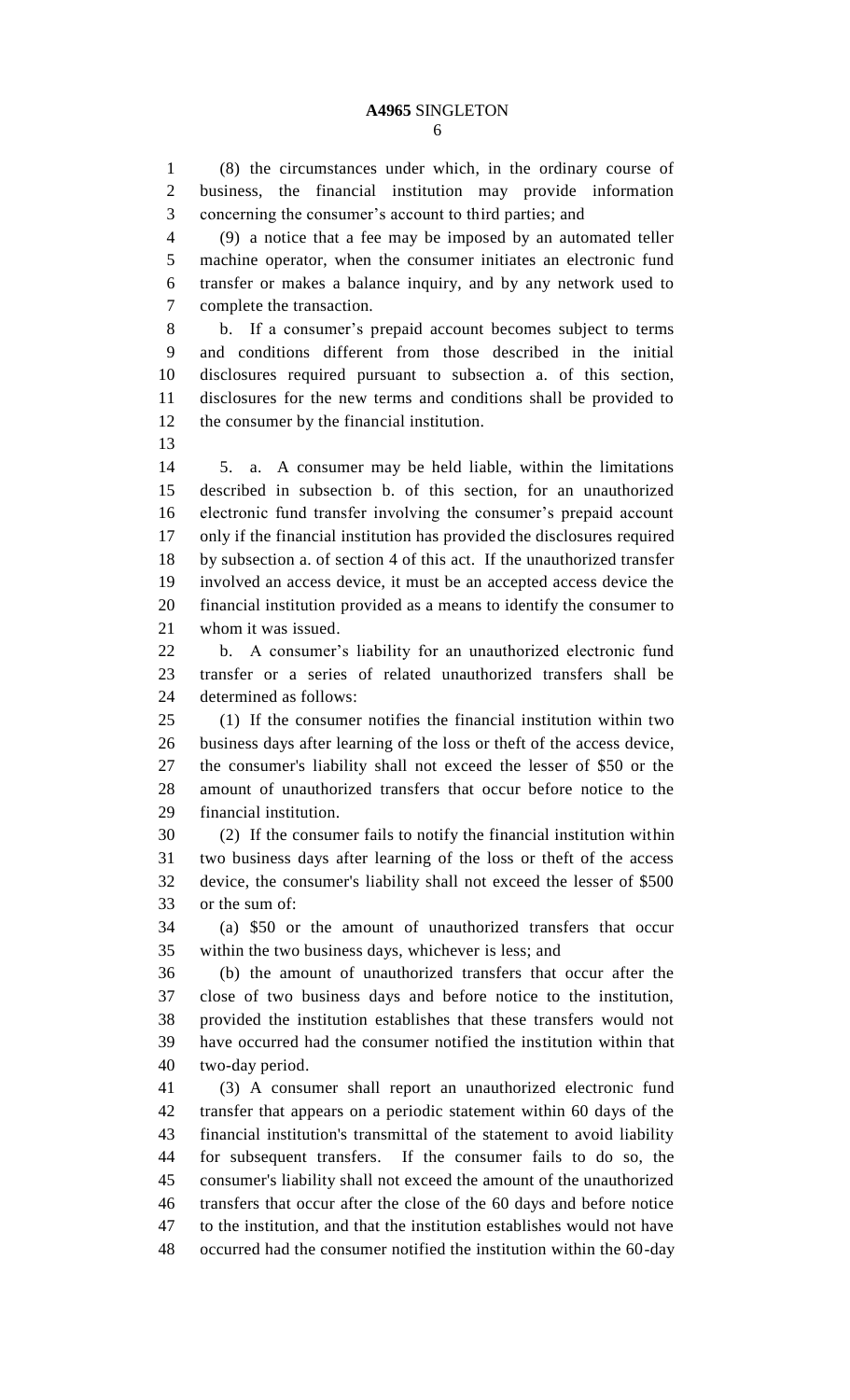period. When an access device is involved in the unauthorized transfer, the consumer may be liable for other amounts set forth in subparagraphs (a) or (b) of paragraph (2) of this subsection, as applicable. (4) If the consumer's delay in notifying the financial institution was due to extenuating circumstances, the institution shall extend the times specified in this subsection. (5) Notice to a financial institution is given when a consumer takes steps reasonably necessary to provide the institution with the pertinent information, whether or not a particular employee or agent of the institution actually receives the information. The consumer

 shall notify the institution in person, by telephone, or in writing. Written notice is considered given at the time the consumer mails the notice or delivers it for transmission to the institution by any other usual means. Notice shall be considered constructively given when the institution becomes aware of circumstances leading to the reasonable belief that an unauthorized transfer to or from the consumer's account has been or may be made.

 c. If any State law or any agreement between the consumer and the financial institution imposes less liability than is provided by this section, the consumer's liability shall not exceed the amount imposed under the State law or agreement.

 6. Any person found to be in violation of this act shall be subject to a civil penalty of not more than \$1,000 per day for each day that the person is in violation of this act, which penalty may be collected by summary proceedings instituted by the Commissioner of Banking and Insurance in accordance with the "Penalty Enforcement Law of 1999," P.L.1999, c.274 (C.2A:58-10 et seq.). 

 7. The Commissioner of Banking and Insurance may promulgate, pursuant to the "Administrative Procedure Act," P.L.1968, c.410 (C.52:14B-1 et seq.), rules and regulations necessary to effectuate the purposes of this act.

 8. This act shall take effect on the 120th day next following enactment.

- 
- 
- 

### STATEMENT

 This bill regulates prepaid accounts by limiting the fees that may be charged in connection with the accounts, limiting a consumer's liability for an unauthorized electronic fund transfer involving the consumer's prepaid account, and requiring financial institutions holding prepaid accounts to disclose certain information to consumers. Under the bill, a prepaid account is defined to include: an account that is marketed or labeled as "prepaid" and that is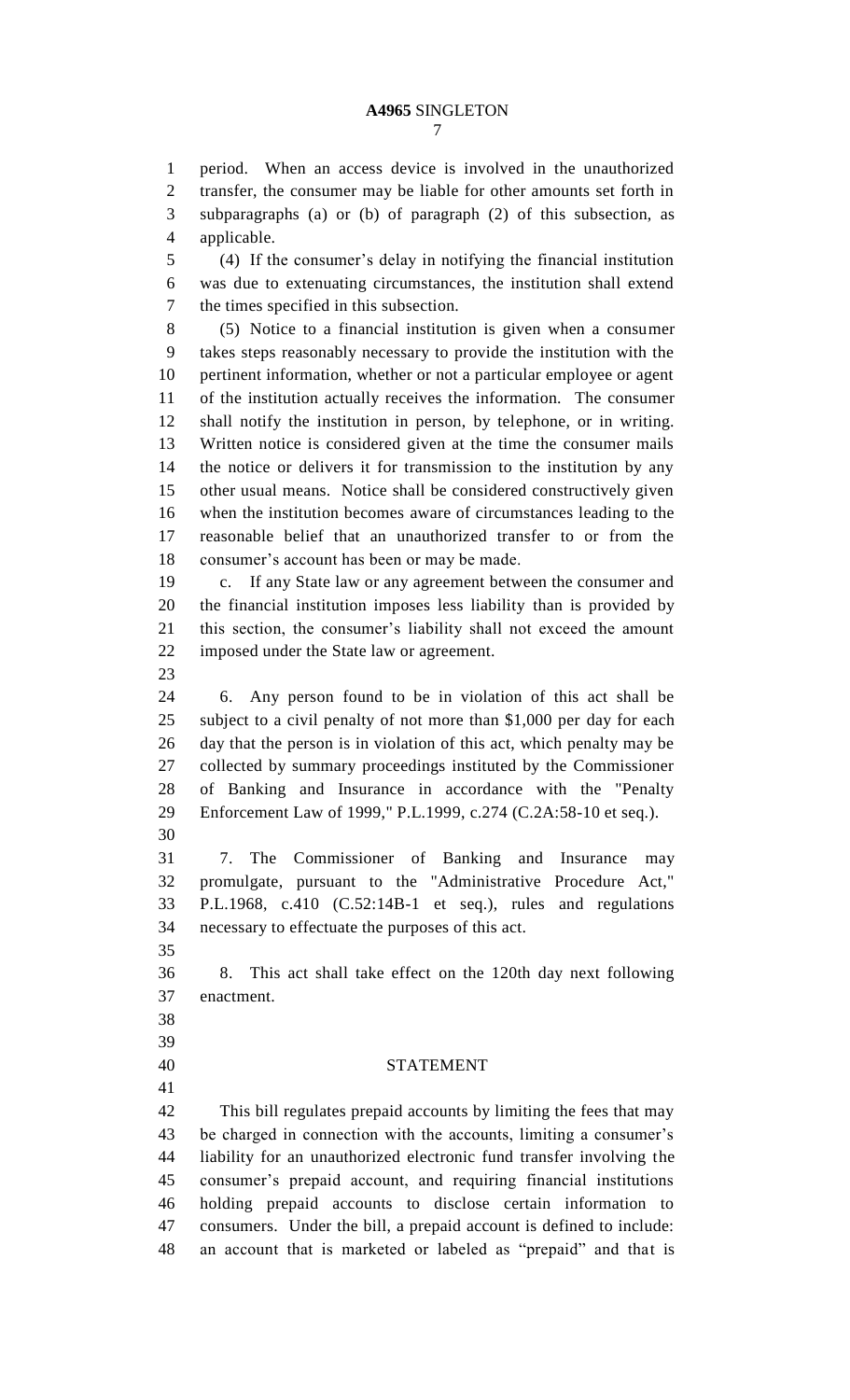redeemable upon presentation at multiple, unaffiliated merchants for goods or services or usable at automated teller machines; a payroll card account; and a government benefit account, other than a government benefit account established for distributing needs- tested benefits in a program established under State or local law or administered by a State or local agency. The bill requires financial institutions to provide a consumer whose funds are contained in a prepaid account with a monthly account statement that sets forth certain details for each electronic fund transfer during that month. A financial institution is exempted from this requirement if it makes available to prepaid account owners the account balance through a readily available phone line, and 90 days worth of account transactions. The bill permits financial institutions to charge certain fees in connection with a prepaid debit account, which include: (1) a fee for a replacement access device; (2) a fee for expedited delivery of a replacement access device; (3) a periodic fee, not more frequently than monthly; (4) a reload fee, or any other similar fee for depositing funds to the prepaid account, if the financial institution provides an alternate method for depositing funds to the prepaid account without a fee; (5) a fee for a transfer from the prepaid account to another account; (6) a fee for bill payment by check; (7) a fee for a withdrawal by the account owner from an automated teller machine that is located outside the United States, and not owned or operated by the issuer of the access device, including a fee to cover the costs of any charge to the financial institution by the owner or operator of the automated teller machine relating to the use of automated teller machine by the account owner; (8) a fee for a purchase or a withdrawal of funds in a foreign currency; (9) an inactivity or dormancy fee, provided that the fee is imposed only after one year of inactivity; (10) a fee to obtain the remaining balance in the prepaid account by check; (11) a fee for a returned deposit item or other similar fee in connection with depositing funds to a prepaid account; (12) a fee for adding an additional access device to a prepaid account; or (13) a fee for a withdrawal of funds from a prepaid account at a financial institution in a face-to-face transaction. The bill prohibits a financial institution from charging any fee in connection with a prepaid account except those fees expressly permitted by the bill. The bill also requires financial institutions to provide the following initial disclosures, at the time the consumer contracts for